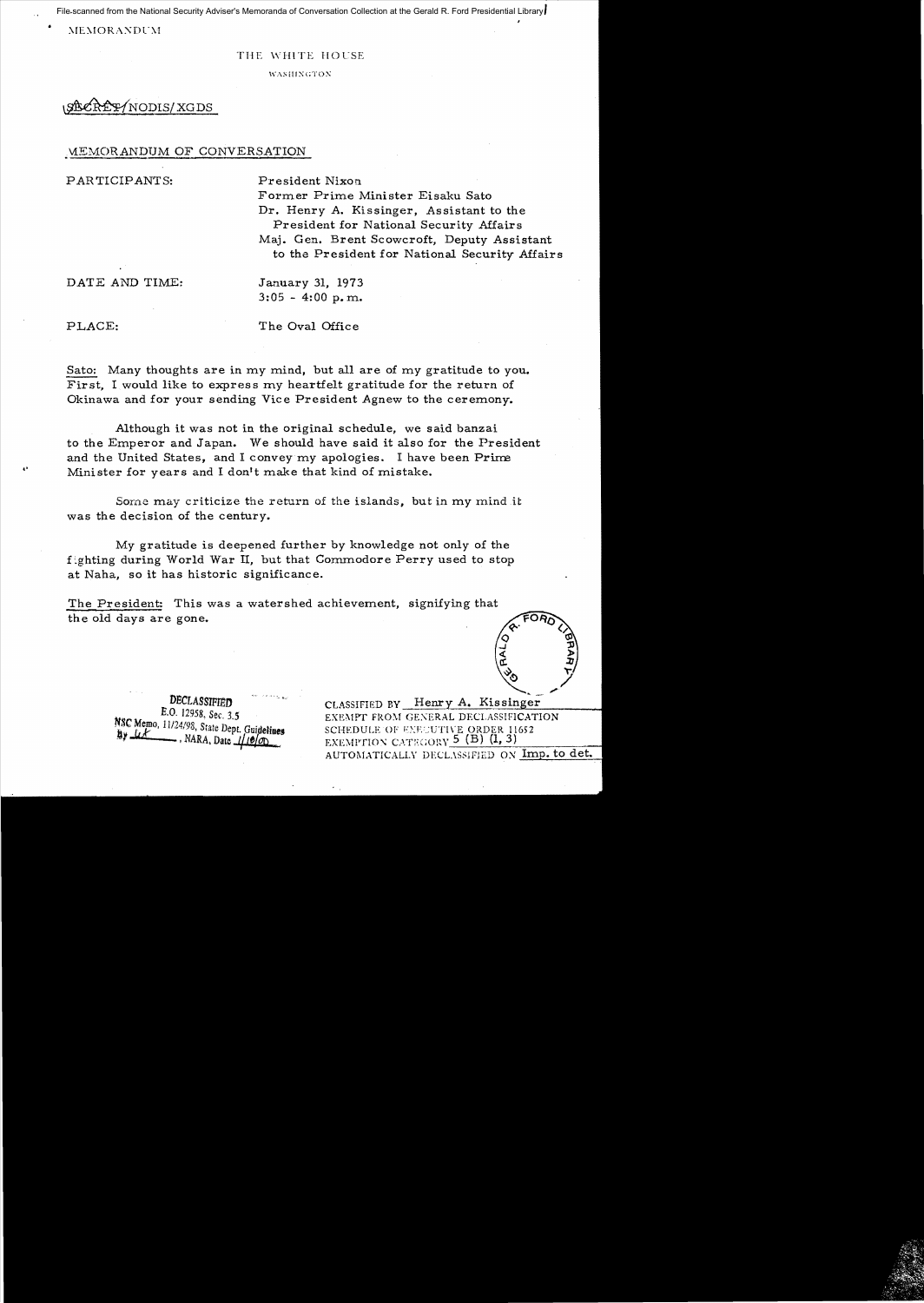#### $\mathcal{R} \triangle B \mathcal{R} \mathcal{V} / \text{NODIS}$   $2 -$

Sato: Perhaps Americans do not know that Perry had to go through Naha.

President: I didn't.

Sato: I am relieved.

I have just visited Columbia, where I told them what I have just told you.

President: This was a meeting of the Japan-American Society.

Sato: Yes. It was a dinner at Japan House. It was built on land contributed by Mr. Rockefeller. Mrs. Rockefeller told me they have children on both sides, Republican and Democrat.

In the second place, the fact that you have brought peace in Vietnam is an occurrence of great size. It was not easy to achieve. Had the announcement been a few days earlier, President Johnson would have lived to know it.

[Dr. Kissinger enters the meeting.]

President: [Explained to Secretary Kissinger that Sato spoke of Okinawa reversion, Commodore Perry, and Vietnam, and that President Johnson, had he lived, would have known. ]

Mr. Prime Minister, you should know that President Johnson did know. I told him on the 2nd of January that talks were going to begin. On January 15, when Henry returned to Paris, I had Henry call and tell him there was a breakthrough and we had halted the bombing. Two days later we sent him some papers of the agreements, so he knew before he died.

Sato: So he died in peace.

President: Yes.

Kissinger: In fact, his widow put out a statement he was so appreciative that he had been told, he was drafting a statement of support.

*SECRET* / NODIS/XGDS

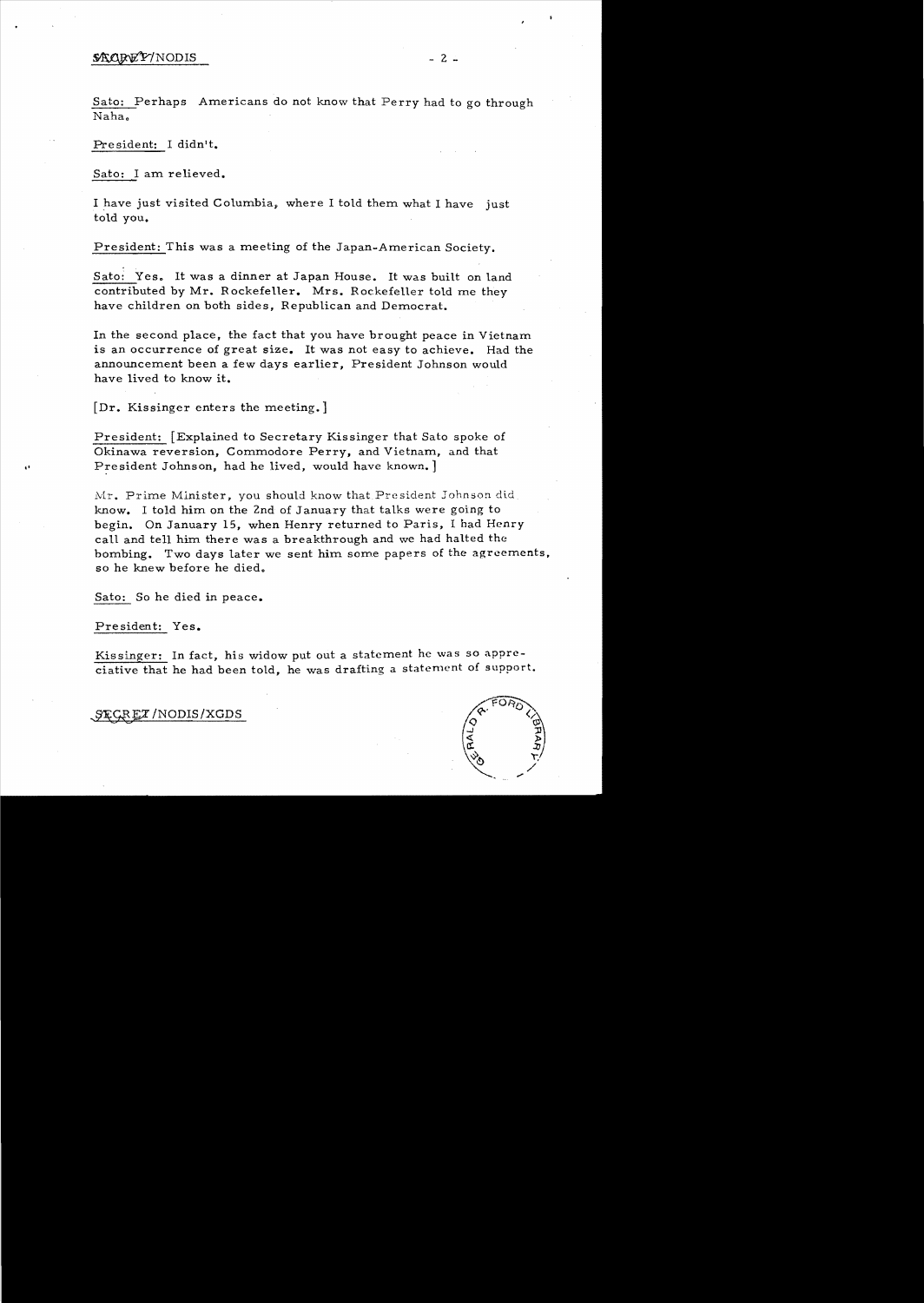## $$Eek\n  $^{\circ}$  - 3 -$

Sato: We are relieved that he knew.

President: Dr. Kissinger says the Vietnamese drive a harder bargain thar the Japanese.

Sato: I recall that we suggested to Dr. Kissinger that since we had routes to North Vietnam, might we ask to help? You said no, and I detected your resolve.

In retrospect, had we made an approach, North Vietnam may have thought they had a friend. Bombing was the final stroke which brought peace.

President: The problem which many friends in the world did not recognize was that it was essential for the US to end the war in an honorable way. Many in this country thought that when I came into office that I, as a political act, would let South Vietnam down the drain, and blame Kennedy and Johnson, who started it. I was sure that what we ca11 peace elements in Japan, France, Australia, who were so quick to criticize when we were trying to bring them back to the conference table and they said peace at any price, would have welcomed such a move on my part in 1969.

On the other side, more far-sighted leaders -- like Prime Minister Sato -- have seen that how the US stood by a sma11 ally would show how the US could be relied upon by a great ally, like Japan.

Sato: It was a difficult situation. There was no declaration of war. It was a very complicated, difficult situation and the final situation you have brought about we admire very highly.

There was a considerable number of people engaged in peace activities Jane Fonda -- but you couldn't stop the war.

President: The people who had the greatest stake in the outcome were our a11ies in the world. If our allies saw we were undependable to a small ally, big allies would lose confidence in us. That is why it was essential that we show that strength and dependability.

 $\left\langle \mathrm{P}^{\mathrm{FOR}}\right\rangle$ Also it was very important for potential adversaries -- particularly  $\frac{1}{2}$  reat powers who are geographically closer to Japan than we -- to Hnow that we will stand by our allies and stand by our commitments. Only that is how we avoid war. Not that we must be belligerent, but to say we won't do this or that encourages aggression. It is important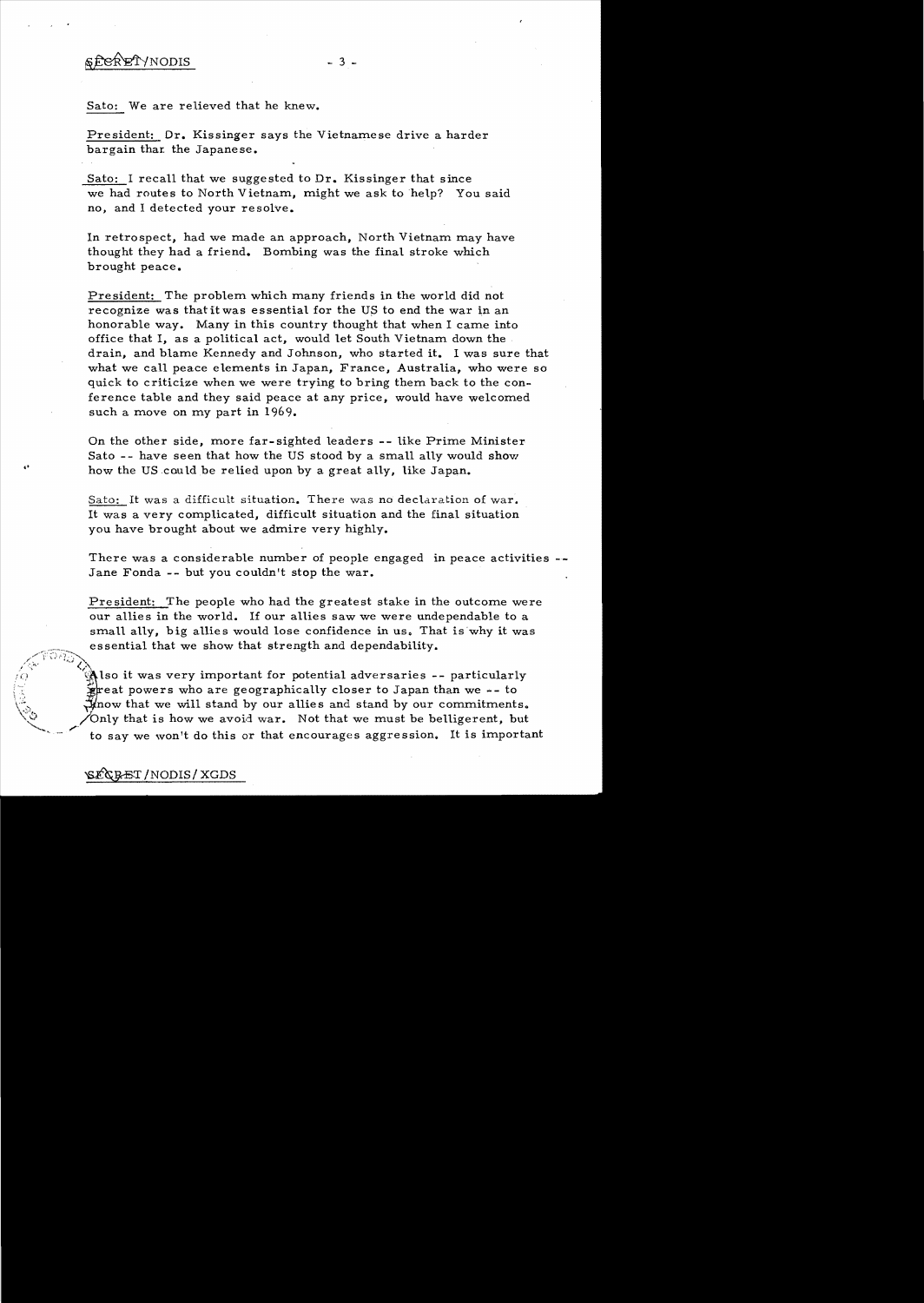### $\angle$   $\angle$  4 -

that we and our allies stand together so that potential enemies are not under the mistaken impression, misapprehension, that we will not react.

Sato; In addition to bombing, due to your actions with the USSR and China, they were not in a position to take action. Japan was divided. There is no consensus within the Japanese people; they support varying points of view.

It is difficult to obtain consensus within Japan. We are working on it. Tanaka, on his return from the PRC, said he would keep security relations. with the US and carry out the Fourth Defense Plan. If given time, Tanaka will carry out the best for Japan. I speak as if Tanaka were a stranger, but he has inherited things which are partly my responsibility.

Needless to say, President Johnson's death was very sad to me. I feel very fortunate to be able to talk with you and dance with you at the Inauguration Ball. I am grateful for your kind reference to me from the stage.

President: The relationship between me and Prime Minister Sato has been the basis for furthering new relationships between Japan and the United States. I think it is very important that Mr. Sato continue to exert his influence in the party and the country because he understands the necessity of a close relationship between Japan and the United States.

We must realize that elements of the left in all nations are the same in attitude toward a system of alliances around the world, of which Japan is a part. They oppose because they seek changes which even they have not analyzed adequately,

They are the same wherever they are. Not just the Communists, but some socialists -- the left in general -- think that the way to peace is to disarm, disband alliances. A nice dream, if there weren't other nations with other ideas. My way to peace -- and Mr. Sato's, I know -- is that we stay strong, not bullying, not attempting aggression, but strength is the best guarantee of peace. Strength not only militarily, but through the alliances we have. That is why the alliance between us is so good for peace in Asia.

.1

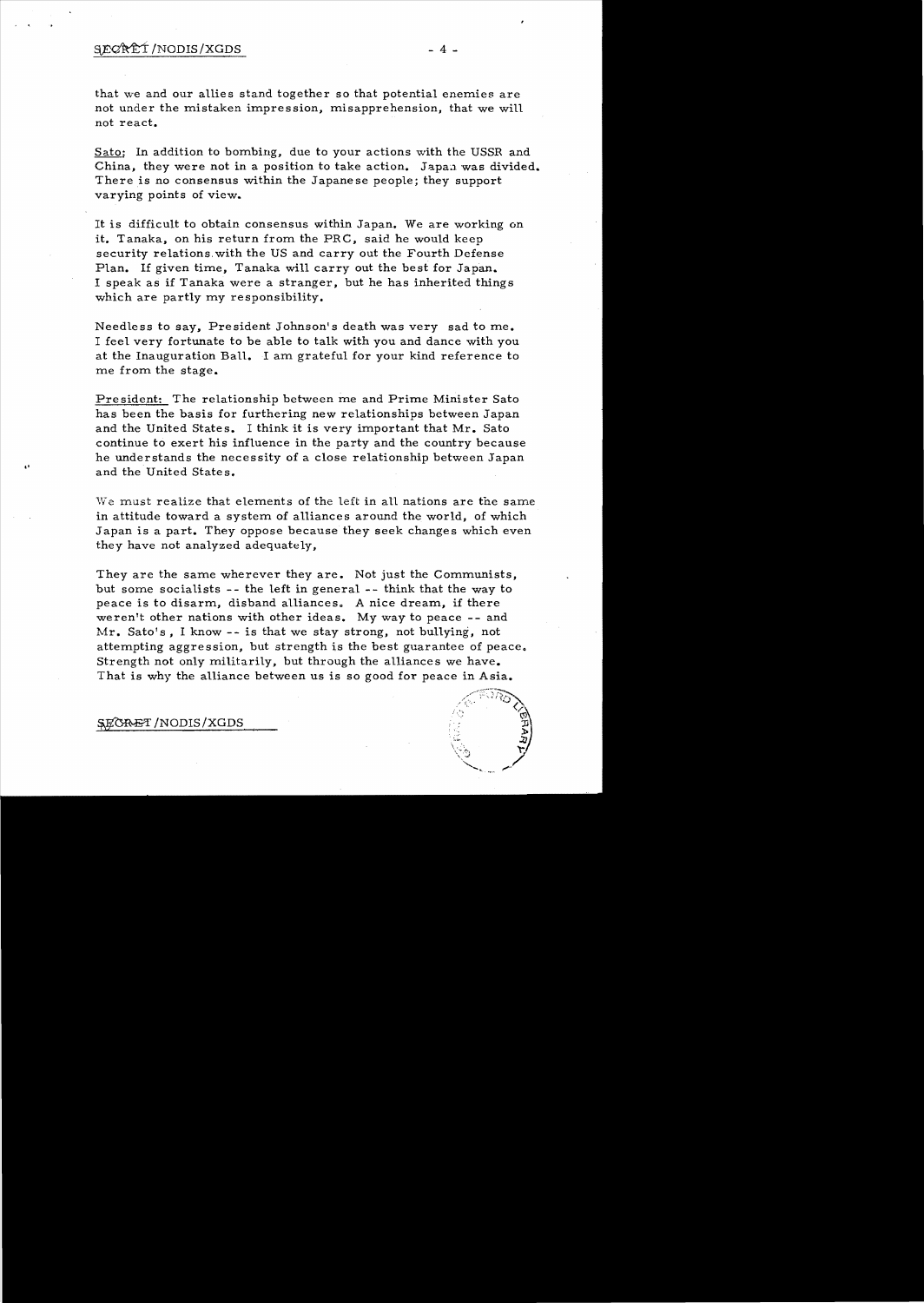#### *v*   $$R@RET/NODIS/XGDS$  - 5 -

... I. 'w

If the US were to become weak, or if  $"$  peace at any price" in either country were to prevail, the danger of war would be greatly increased.

Sato: What is most important for us is to strengthen even more the ties between Japan and the U. S. I agree with you, Mr. President.

President: On a personal basis, I want to say that you and your brother Kishi have always been so kind to me, out of office, and that these personal bonds have played a significant role in the new relationship which began at Okinawa and will continue.

Sato: Four former Prime Ministers are still alive in Japan, but two are not very strong. Kishi and I are still strong, Maybe I should be diffident in saying we will make a contribution, and I am sure Mr. Tanaka will. On my return I will encourage him to strengthen the bonds between us.

I have not sent congratulations on your birthday. According to the Japanese zodiac, you are at the age where your life is renewed.

President: Tonight we will have an informal dinner of good friends. I am honored to have you in the White House again and whenever you corne to the country.

Sato: I am visiting the US with two former ministers, the chief Cabinet Minister and the Minister in charge of Okinawa affairs. I would like to introduce them and have pictures taken.

[The Ministers were brought in for pictures and farewell. ]

SECREI/NODIS/XGDS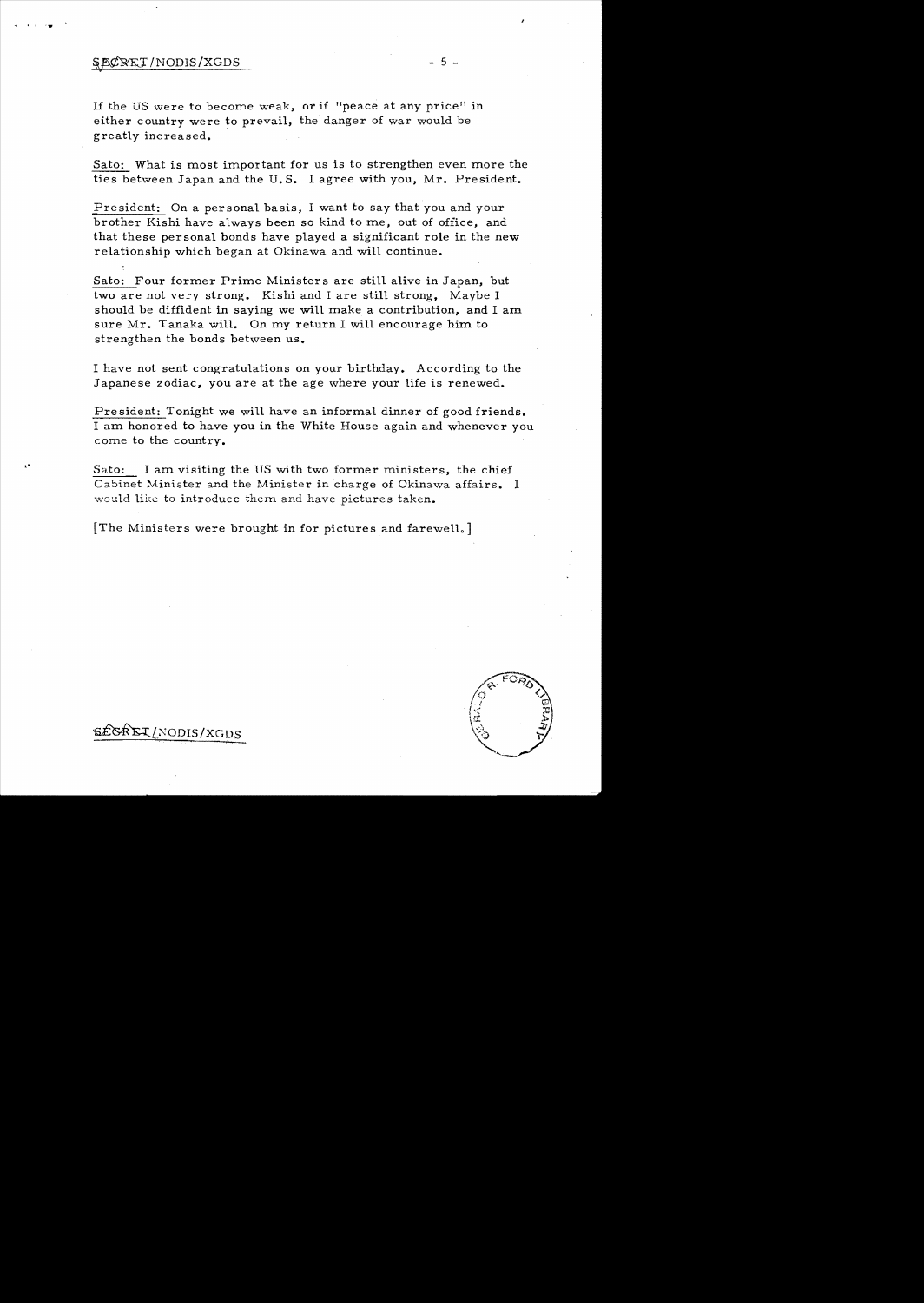SATO mly  $3190 - 1505 - 1600$ Unaug throughts in my word but all<br>are my questitute to reconstructions of the moment atthe nort in our schedule - we said bouser to Emplan De papar. Should have also for Res \* Vo ce envir my apologies. I un home bassen Poin fa years + & don't make that baid of minister Sur mon entiègentement de édands lost Du my more it mas celerais fa centing Tratitude is differed fruithe by terrenderlyg wit only of the fortition during wwith lint NAHA so it has hostilice significan P - This was a watership achievent, enjoying that a old days are gone charl to go this Naka P. I drobent <u>Jam rehend</u> I have just insited Colemanice where I At This what I have girl toldyon. -This was wite of Japan-Musica south<br>- Axes Perince at Japan bound. Birth mis Rempetition and me thing have Children, on both sides - Gerard + Den. - Su vert place, font you have bought pour in VN is an octenseme J'avais sig. It was unt lasy to certaine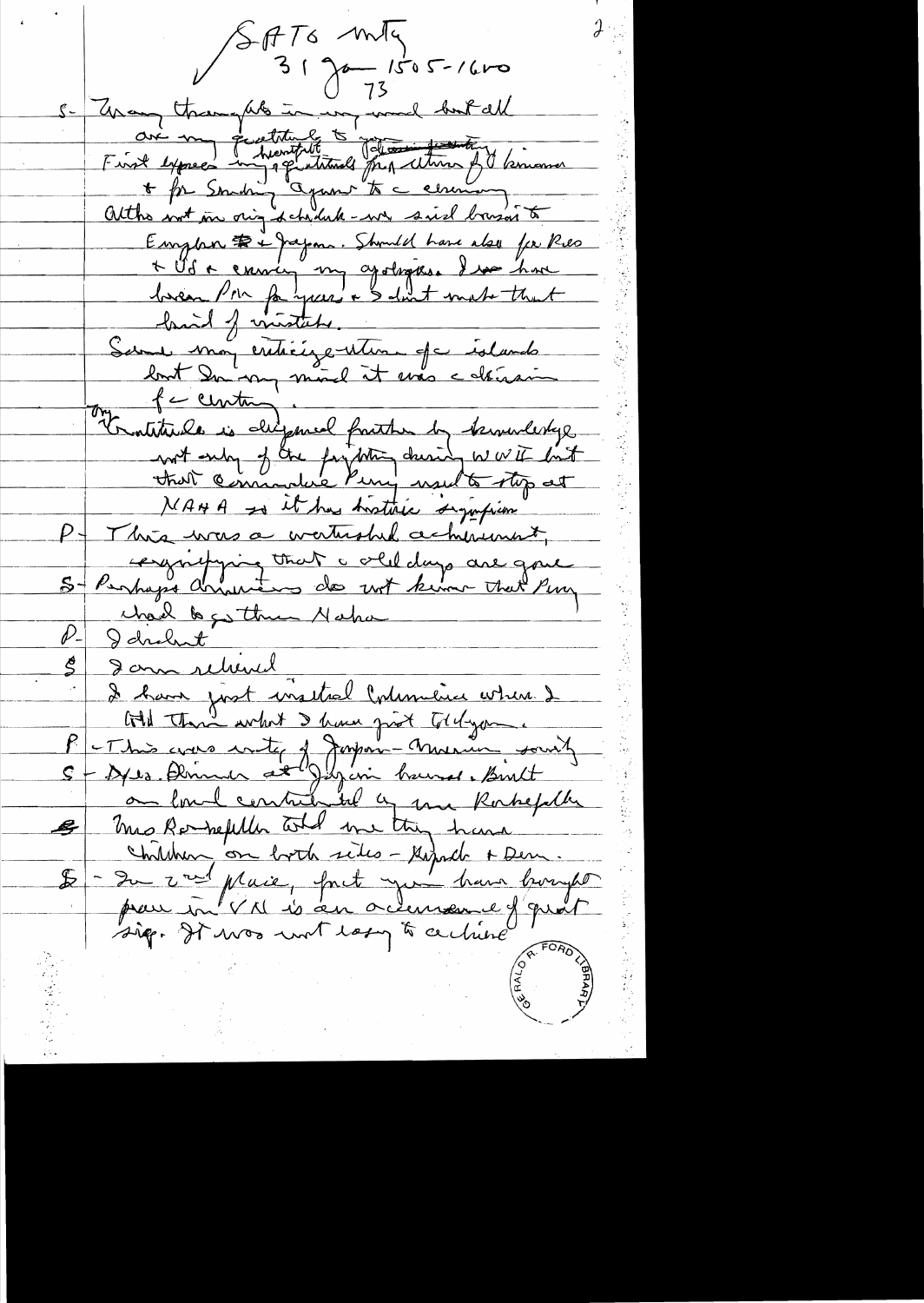Had Amment hver or for deep ending Explained to MAK that 5 spoke of Okinana <u>Lunerain, Rung, FON & that Pub Johnson</u> bad he bod & would have known 5, you sement hunt formen ent know was a hunchition + we had halled branding. The day dates in sent him Longen figures que aquitant, so la banca So the did in place  $\frac{1}{4}$ In fact that his widow putant statent  $\begin{array}{c|c|c|c|c} \hline \rule{0pt}{2ex} & \rule{0pt}{2ex} & \rule{0pt}{2ex} \\ \hline \rule{0pt}{2ex} & \rule{0pt}{2ex} & \rule{0pt}{2ex} \\ \hline \rule{0pt}{2ex} & \rule{0pt}{2ex} & \rule{0pt}{2ex} \\ \hline \rule{0pt}{2ex} & \rule{0pt}{2ex} & \rule{0pt}{2ex} \\ \hline \rule{0pt}{2ex} & \rule{0pt}{2ex} & \rule{0pt}{2ex} \\ \hline \rule{0pt}{2ex} & \rule{0pt}{2ex} & \rule{0pt}{2ex} \\ \hline \rule{0$ HAK som VNess chine à hault hongs than a Japanese Recall we big pertol to HAK that same we had routes to Ny me we get out to thelp. You said to no a gatement gam révolut. La retraspect hal un much an aggurnet NWIK von have thought they had a finish Problem which was paint in wall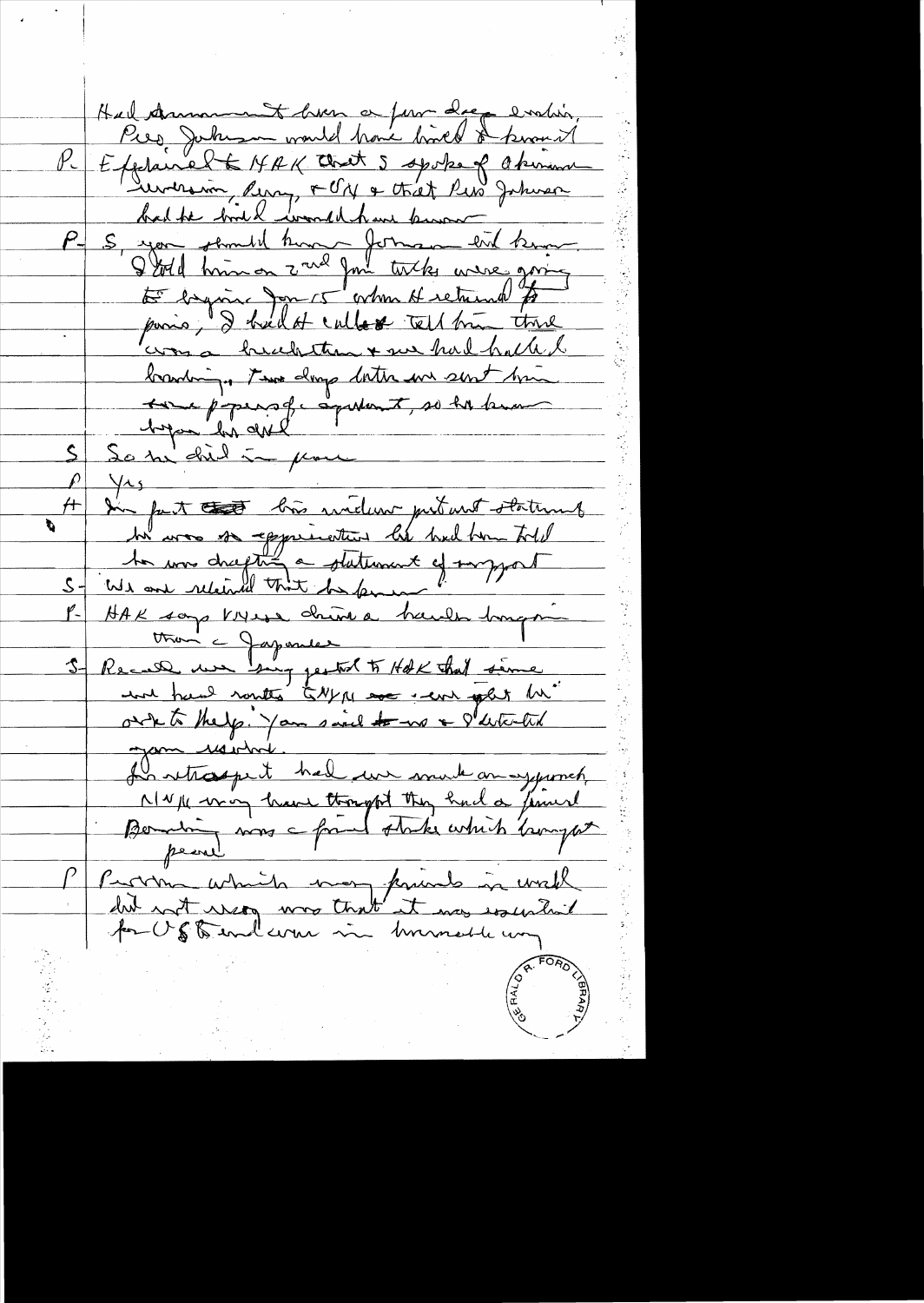Zony in this unwiting when I came mit spiel that 2, a portriod at, let SVN down drain + blum Kunnedy & Juhnson, who stored ! it. Jans smallret which are coll per a chants Emile Jagua, Crance, Avec who more of him those hast coup tout & they said peace a mois en un post in 1869 CATO have seen that former US stred by Frank cept unant to show how VS ended to reduid upon la a quest ally, like fagon les a expendit ceteration. Un declaration java.  $\bm{\mathcal{S}}$ It en comptrented, expendt sottende à final comment alhionnement aux des sous ment confections in us. That is won it was essented that and shown that was stringth + desperaliefondaty.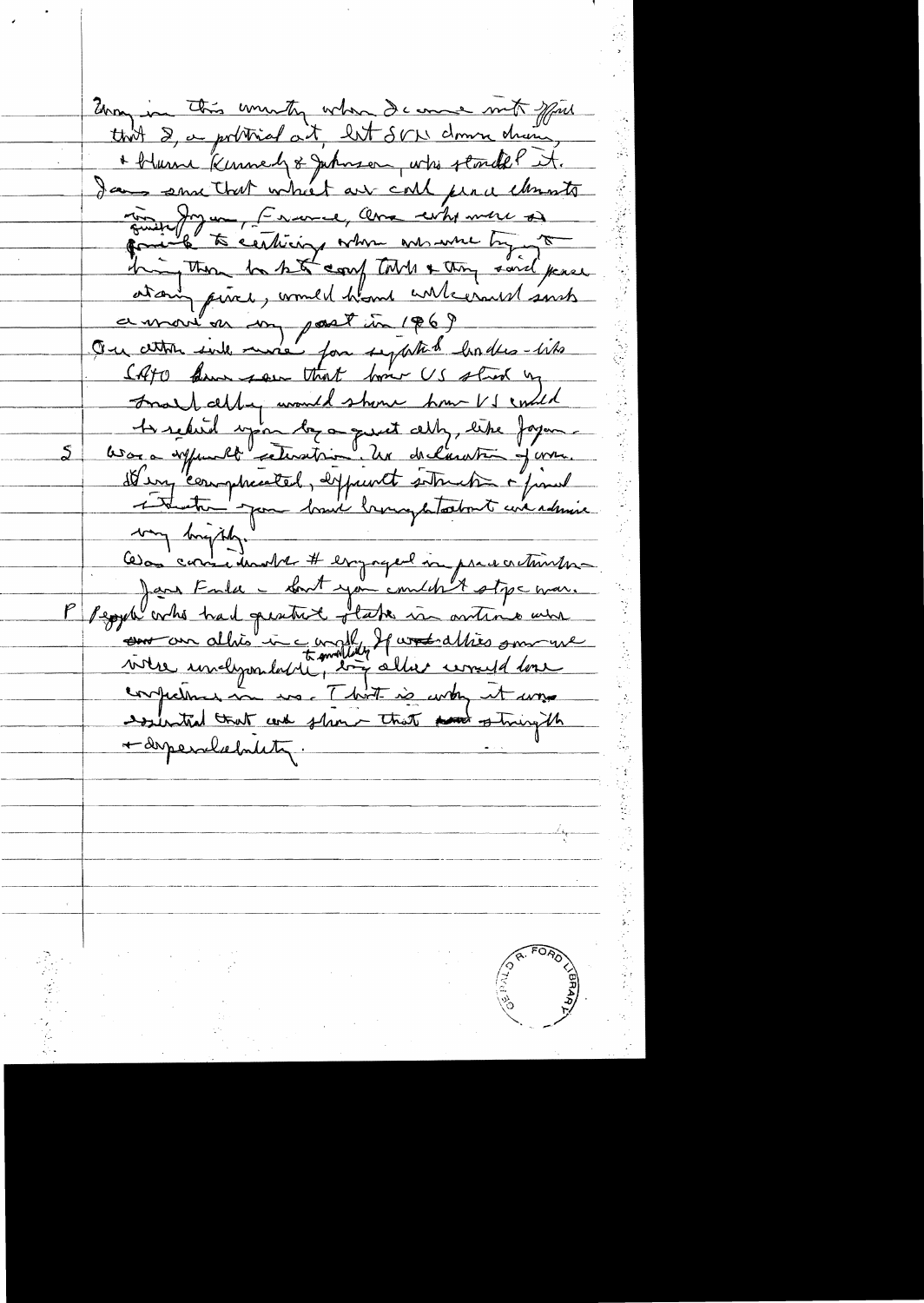Also un important for patricial advisances particularly prent punis who are yeary closer by on allite and stand by one ununtime Orch, that is how we comed was hot that un famest bir hablequent, bout to sony mil. won't be this a that encourages agressin. Jog tout that we - whis stand trapaters Chat printed entrer au not matre  $\sum$ Jopan avec decided, there's is no concernance. v/ci = Japanes prepele, tten surport unique parts of invent Deprent to obtain marsus w/ Jay on We de contign it. Towarder, on return par CPR, said he would to beg security what es/Oft carry ant 4 th dyane plan. If give<br>Teme, Tennepa will carry ant hast for fragen wrponachly Wedly to my, Johnson cleark was in sel Dome-Fill europealant De event talk auf pour + dernier in / mar at Jerang bord. C'entreprend par binde réponne to me pour stage building von whethership but f + US

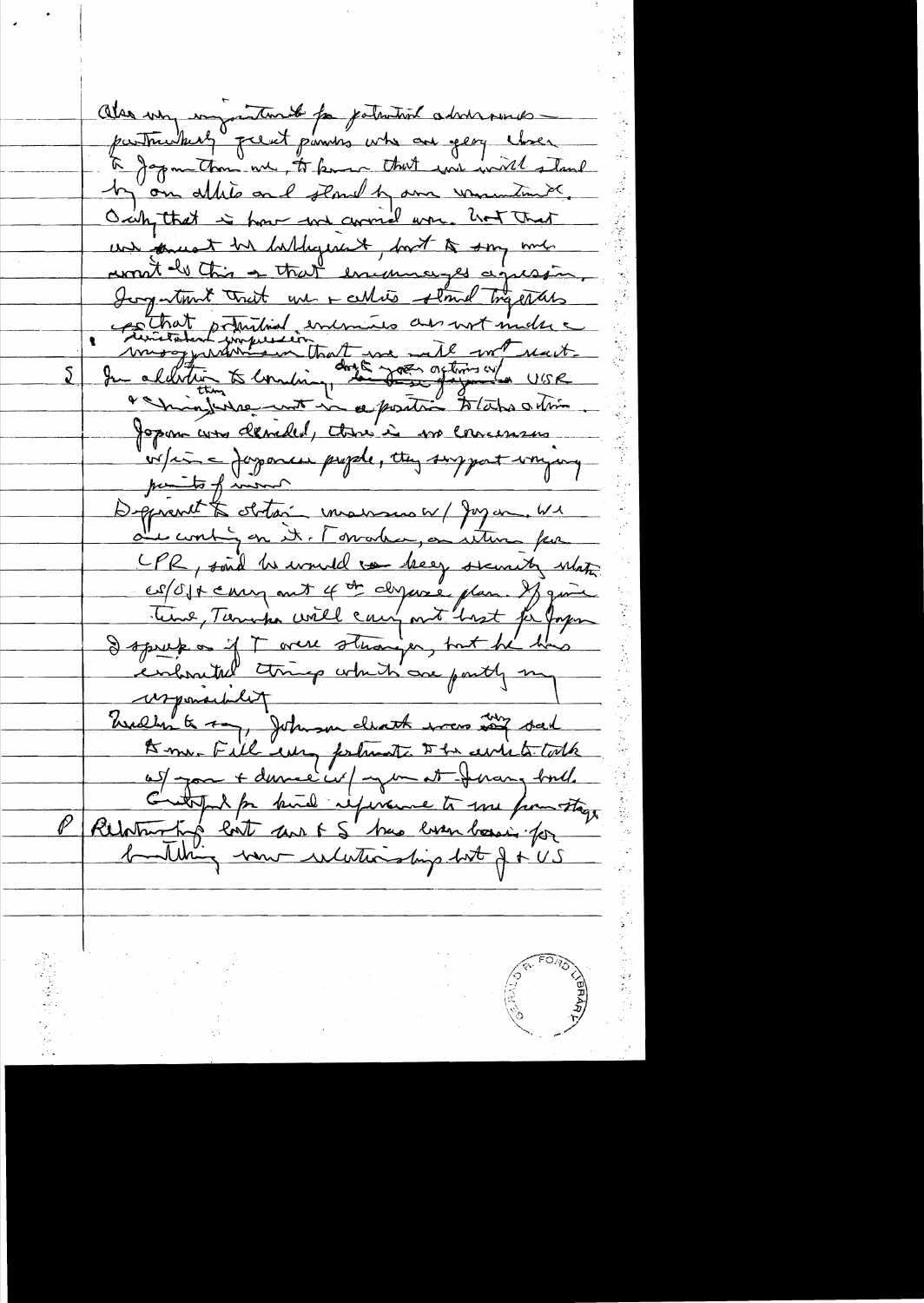The to it is very nongestant that Sats untient  $cy = \sqrt{4 \pm 1}$ C'en mot ustige that université flys in all mations ont a same same in attached tournal suption of allegiaco around world, of<br>which farge part. They oppose homeons or hundred make el adequation. We with find that cheesen, if the went other nations whether enters. I'm was to peace - and I hum and we soting storing, but halling, four attempts aggnession, mit strught is best quanwitte!<br>of prace, Strayte with only midstra but those to good for prove in Orial, of US oute